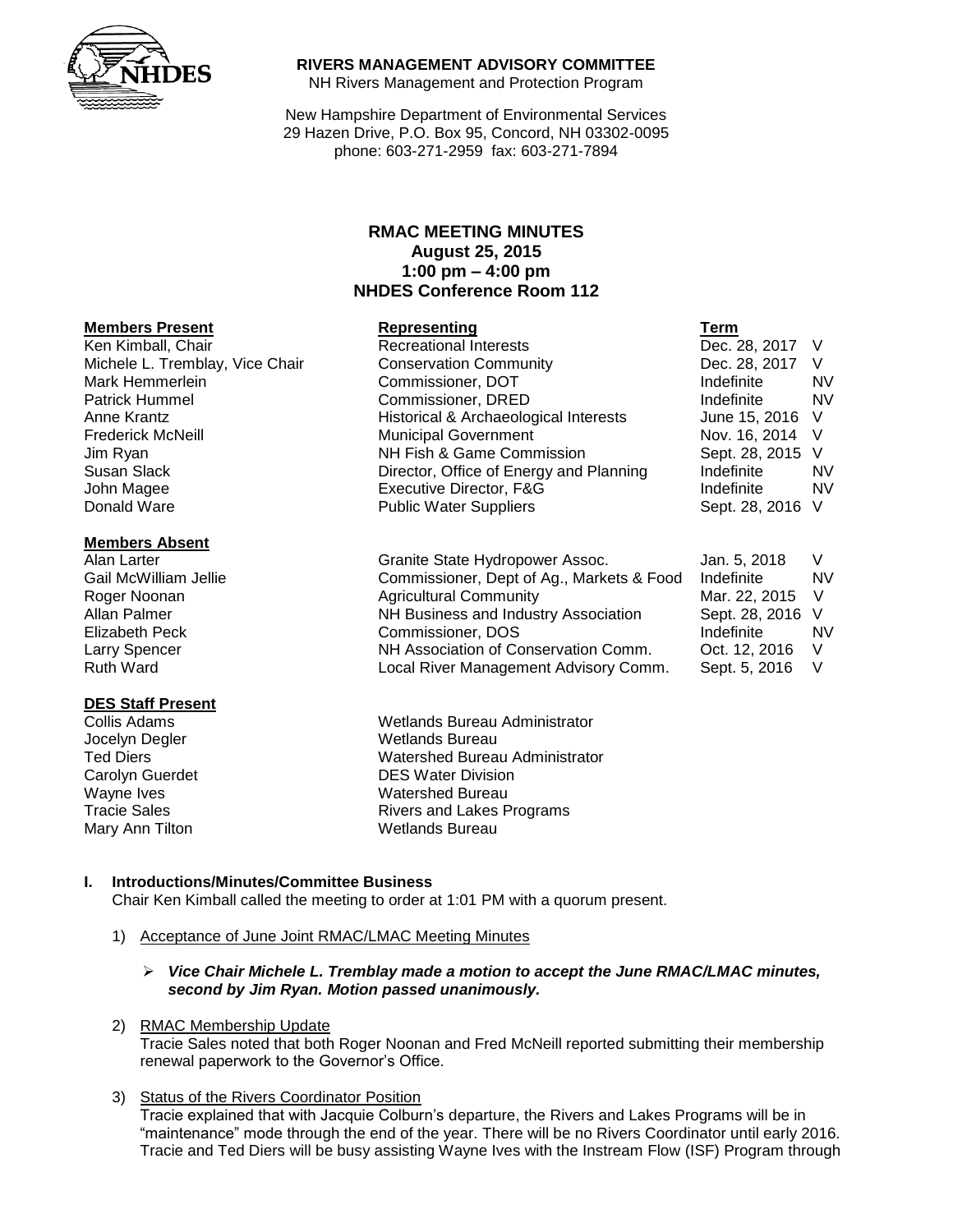December 1, 2015 when the ISF report is due to the legislature. David Rosengarten may be able to assist with some tasks. Tracie asked members to be responsive to emails and Doodle Polls, as she will not be able to follow up with additional emails and calls.

Michele and LMAC Chair David Packard have reviewed the newly combined Rivers & Lakes Coordinator job description. The position title has changed to Rivers and Lakes Programs Manager, and the job description has been updated to more accurately represent the level and tenor of the position, including overseeing the ISF Program and the work with LACs. It is a general funded, Env IV, LG 27 level position. The position will be posted internally to DES for 10 days and then, if needed, it will be posted outside of DES. Both the RMAC and the LMAC may review the position description. It will be sent out to the LMAC and RMAC to respond by the end of the week.

In response to Ken's question about advertising the job prior to January, Ted explained that until a new state budget is approved, we are in a hiring freeze. In addition, because of the Continuing Resolution, Jacquie's retirement payout has to be fully covered in the regular budget until the position can be unfrozen, which will require an approved state budget.

# **II. Instream Flow Program Update**

Wayne Ives reported that the draft Instream Flow Pilot Program report, describing the Pilot Program's 2-year implementation, will be released September 1<sup>st</sup>, initiating the public comment period. Two public hearings have been scheduled, one in each watershed. The Final Report is due on December 1, 2015. The next step will be to move from the Pilot Program to state-wide implementation.

The report incorporates responses to many questions, including those submitted by the RMAC. The focus of the report is on the lessons learned, the impacts of the program, and the plan for applying ISF to other designated rivers. Wayne described some of the primary benefits of the program including ensuring a robust supply of water, delaying or relocating the impact of withdrawals during periods of low flow, and encouraging the use of infrastructure that reuses water. Lessons learned during the Pilot Program included the fact that releases from impoundments can successfully meet management goals, numerical standards can be defined that describe the qualitative water quality criteria for stream flow in state rules, the Natural Flow Paradigm is the key foundation for the program, more outreach is needed to stakeholders impacted by the program, and additional monitoring is required to determine the long-term success of the program. In order to expand the program, the Program will need more stream gage data, state-wide fish data, additional staff, and focused long-term monitoring.

Mark Hemmerlein asked about prioritizing the next rivers for ISF, and whether or not there was a river size for which ISF was not feasible. Wayne responded that all rivers can theoretically be done, but rivers like the Connecticut will be complicated (FERC regulated, etc.). Prioritization recommendations are tributaries to other designated rivers, rivers with existing stream gages, and those in areas with population growth.

Michele asked if the funding requests have been included in the current budget, to which Ted replied that they have not yet been finalized in the draft report, and will be added to the budget in 2017.

Ken asked if there were any recommendations for backstop measures if ISF does not receive the required funding to make faster progress than the 2 pilot rivers. Wayne responded that we still have 401 Water Quality Certification and groundwater permits, but these are both standard setting approaches, which were rejected by the public and the legislature. Ted added that while the Pilot Program required a process evaluation, this step will not be required for future rivers, which will speed up the process. Michele proposed some sort of overlay be applied if full ISF funding was unavailable, to which Ken responded it might make a good argument to use to get more ISF funding. Ted commented that the public hearings will be good places to share these types of concerns.

Ken noted that the summary provided was too generic and needs to focus more on the next steps. Ted agreed, and proposed developing a Recommendations handout for the hearings. Wayne added that in addition to the hearings, staff would also be meeting with the SB330 committee, which oversees the Pilot Program. Comments on either the report or the summary provided to the RMAC can be sent to Tracie.

# **III. RMPP Rules Updates**

1) Proposed Changes to the RMPP Rules (Env-Wq 1800)

Michele thanked members of Policy & Legislation Subcommittee who have worked on the Rules revisions. We now have a draft of the rules with refined wording. The biggest change is to eliminate the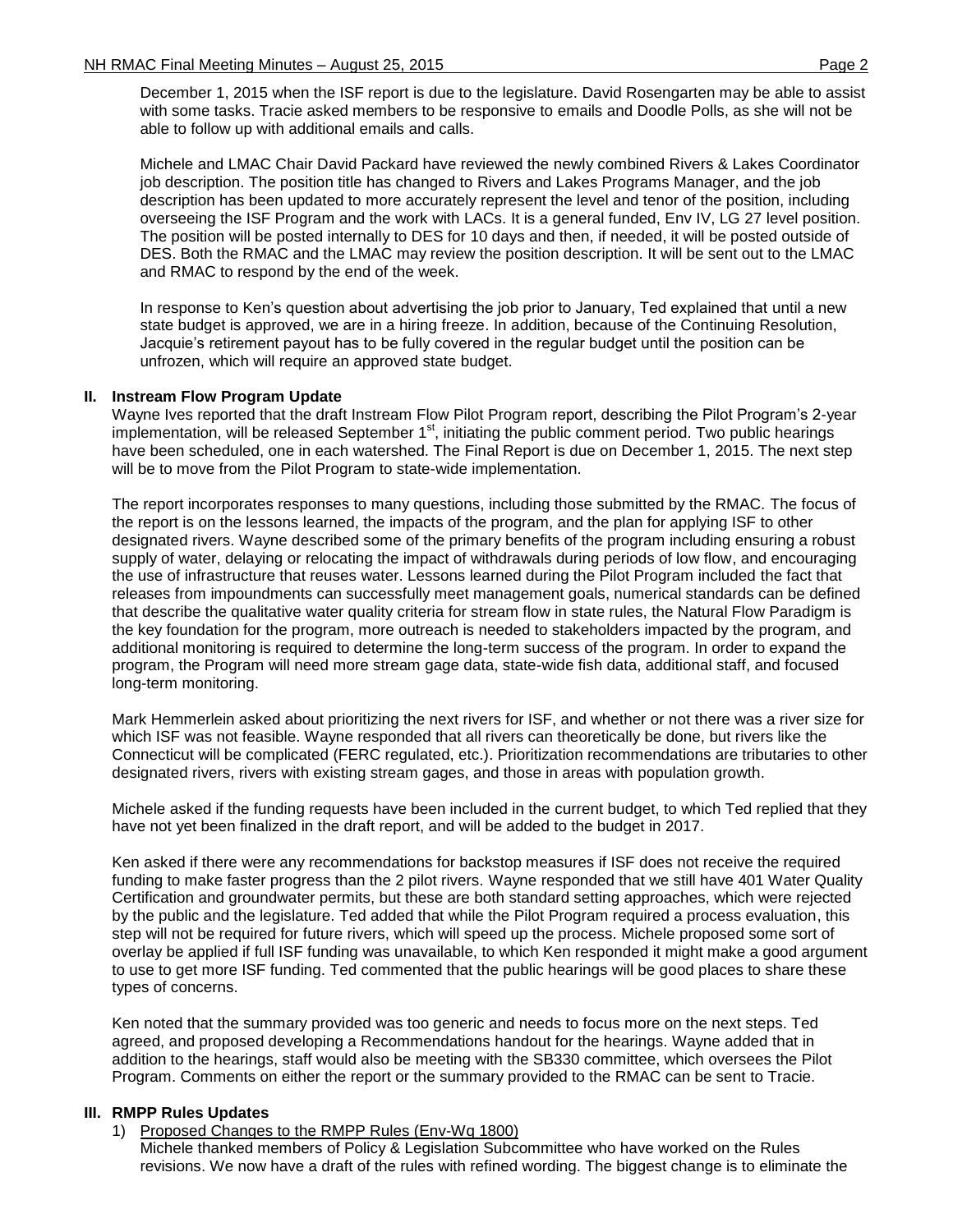point system, reducing the rules from 10 pages to 5 pages. We also added a definition of stream order, and discussed bringing definitions in statute into the rules. The rules are in good shape, and we are on or ahead of schedule. Michele asked if we needed to contact JLCAR about getting the rules into them, but Ted replied that there are several steps yet to take prior to submission with JLCAR. The NHDES legal department will need to review them first, which may take some time due to their work load.

Michele also noted that the rules should reference species of "special concern." She will forward the Natural Heritage Bureau reference to Tracie.

### 2) Next Steps for the RMPP Rules

Ken asked about changes necessary to the statute as a result of the proposed rule changes. Michele recommended submitting any statute changes through the House, which requires submitting a LSR title by September 18<sup>th</sup>. She asked whether we should forward statute changes resulting from rules separately from the housekeeping statute updates approved last year, or together. Tracie commented that the changes in the rules proposed so far did not require a statute update, though a few revisions to the statute would help better align the statute and rules. Ken thought the two statute changes could be submitted together, to which Michele agreed. Ted further noted that some recent administrative rule revisions went very smoothly, so recommended putting forward the existing revisions, and then making additional rule updates later, if necessary, based on any statute changes.

#### *Michele L. Tremblay moved that the RMAC accept the revisions to the rules that the Policy and Legislation subcommittee made in this draft, understanding that there may be further minor revisions, second by Fred McNeill. Discussion was held. Motion passed unanimously.*

Tracie will send a draft version of the revised rules to the LACs, to representatives of nominating committees from the Suncook River and Ham Branch, and to the Warner and Androscoggin nominating committees for their consideration and comments.

### **IV. RSA 483 Statute Updates for 2016 Legislative Session**

1) Previously Approved but Delayed Proposed Changes to RSA 483 Ken recommended submitting these housekeeping changes, with a few additional modifications, in the 2016 legislative session.

#### 2) RSA Changes to Coordinate with Proposed Rule Changes

RSA 483:6 I – Ken proposed removing the requirement to send written notice to riparian landowners of a river nomination, noting that this requirement makes a watershed approach for designated rivers almost impossible. Michele added that the requirement holds these volunteer groups to a higher standard than the state is required to follow. The requirement was added in 2011, and no rivers have been designated since 2011.

#### *Michele L. Tremblay moved to remove "riparian landowners and" from RSA 483:6 I, second by Anne Krantz. Discussion was held. Motion passed unanimously.*

RSA 483:6 IV(a) – Ken proposed re-ordering and updating the list of factors considered in a river nomination to the match the list proposed in the revised rules, including the wording changes around rare, threatened and endangered species. Ted suggested not making a change in the statute unless it is necessary. Ken responded by suggesting the committee come back to this question later.

RSA 483:4 – Tracie asked if "community resource" should be defined in statute, noting that it is already defined in rule. Discussion was held. It was agreed to leave the definition in the rules.

#### 3) SWQPA and Stream Order References in RSA 483

Ken proposed making a change to RSA 483-B, the Shoreland Water Quality Protection Act (SWQPA), such that  $1^{\text{st}}$  through  $3^{\text{rd}}$  order streams only be subject to the Waterfront Buffer provisions of the SWQPA. These are the provisions that outline the standards required within 50' of the reference line. Rather than pre-empting the Shoreland Advisory Committee's (SAC) recommendations, it was proposed to submit this concept as a recommendation to SAC, which Michele offered to do at the October  $5<sup>th</sup>$  SAC meeting.

A proposal was also made to add text "including but not limited to RSA 483-B," to the 2<sup>nd</sup> sentence and "notwithstanding the provisions of RSA 483-B," to the 3rd sentence of RSA 483:2 so as to cross-reference the SWQPA in the RMPP statute. Michele commented that she felt it would be inappropriate to reference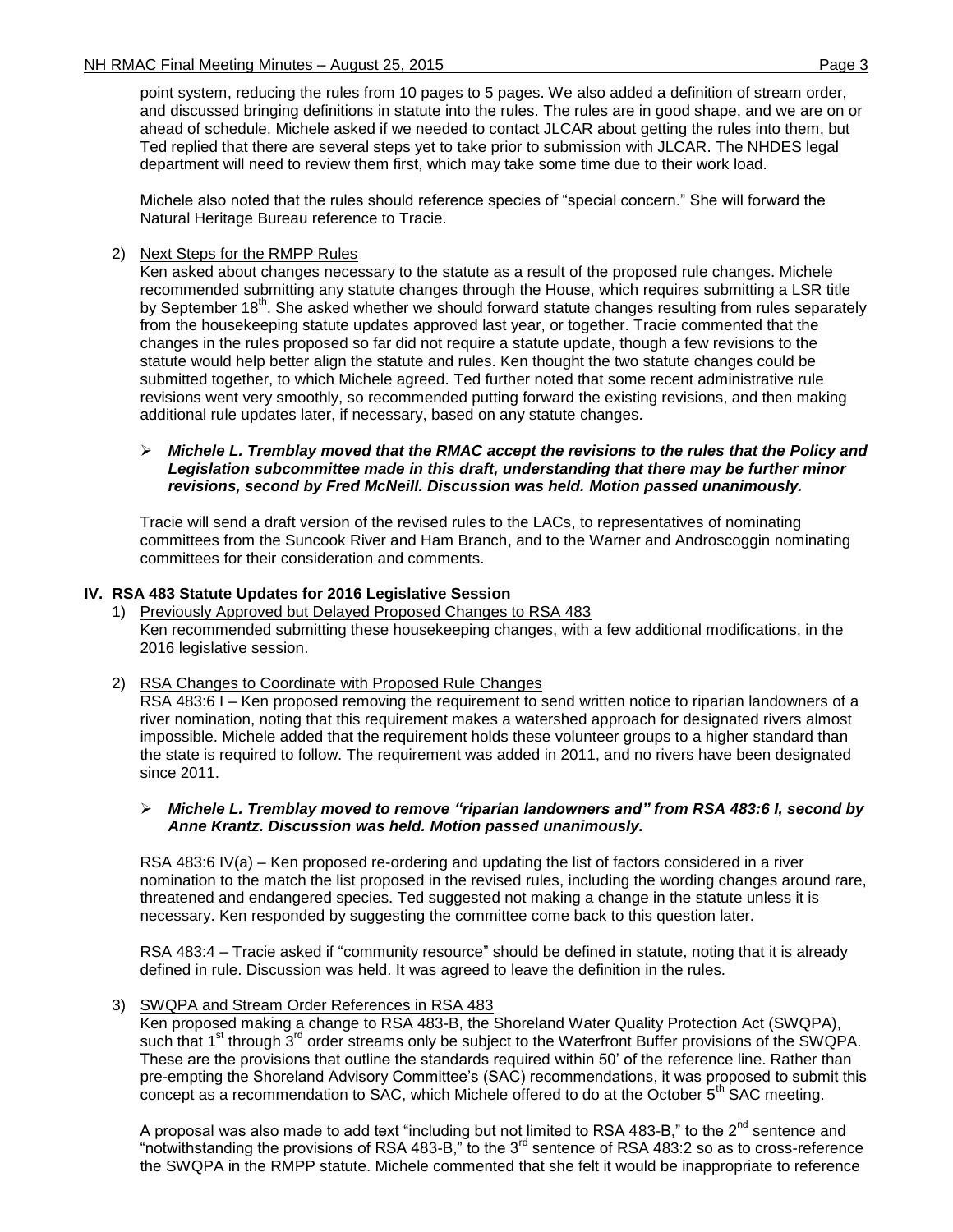a piece of one statute, but not all of the other ones that apply to designated rivers, and thus did not recommend changing RSA 483:2. After discussion, the committee agreed that the application of the SWQPA to 1<sup>st</sup> through 3<sup>rd</sup> order designated rivers should be dealt with through the nomination guidance document and presentations, and that RSA 483:2 should remain as currently written.

 *Don Ware moved that the RMAC recommend to the Shoreland Advisory Committee that for first, second and third order designated rivers, only the provisions of the SWQPA which describe the Waterfront Buffer standards, those within 50 feet of the reference line, be applied. Second by Jim Ryan. Motion passed unanimously.*

#### 4) RMAC/LMAC Proposal to Take on SAC Role

Michele has made an informal proposal to SAC about the RMAC and LMAC taking on some of SAC's responsibilities when SAC sunsets at the end of December 2015. SAC is amenable to this idea.

- *Michele L. Tremblay moved that the RMAC recommend to the SAC that the RMAC and LMAC jointly take on the role of advising the NHDES Commissioner and the legislature on RSA 483-B when SAC sunsets December 31, 2015. Second by Anne Krantz. Motion passed unanimously.*
- 5) Other Proposed Statute Changes

Ted reported that DES Senior Leadership was concerned that the language proposed by the RMAC for RSA 483:10 II(k) regarding "fluvial geomorphology assessments and hazard mitigation" in river corridor management plans would require DES to conduct fluvial erosion hazard (FEH) assessments on all designated rivers without the resources to do so. DES would like to work with the RMAC to recraft this language. Michele did not feel that the proposed language required DES to do FEH studies.

Tracie asked the RMAC if they would like to add the terms lengths for the RMAC chair and vice chair to RSA 483:8 V similar to what is in the LMPP statute. Michele felt that having the term lengths in the bylaws was sufficient, and other committee members agreed. Tracie also proposed changing "chairman" to "chairperson" in the statute. Committee members agreed to this change.

# **V. Follow-up from Joint Meeting Conversations on Hybrid RMAC/LMAC Approach**

Ken reminded members that the RMAC needs to select members for the RMAC/LMAC subcommittee that will flesh out ways to advance the Hybrid Approach, which proposed separate rivers and lakes committees that would use parallel processes and work toward watershed concepts as appropriate. Ken and Michele both volunteered to serve on that subcommittee, and Susan Slack also agreed as a non-voting member from both the RMAC and LMAC.

The subcommittee is expected to get underway in January. Tracie or Ken will contact David Packard to get the LMAC's volunteers.

# **VI. NHDES Rules & Routine Roadway BMP Manual Update**

1) Wetland Rules Status Update

Mary Ann Tilton distributed handouts of the Wetlands rulemaking schedule, comments received, project classifications, and an avoidance/minimization concept document. Both the schedule and the comments received during the listen sessions are also available on the Wetlands Process Improvement Webpage. Mary Ann noted that workgroups are tackling various aspects of the rules, including mitigation, docks, tidal areas and inland areas.

Overall, the public wants more guidance from DES on wetlands, especially data, enhanced clarity and information on avoidance/minimization. Other topics that were brought up were climate change, stormwater, enforcement, pre-application meetings and expanded DES notice authority. Michele highlighted a comment about DES defaulting too easily to riprap. The Avoidance/Minimization concepts proposed have been well received, and a guidebook is being developed. Michele also asked if the wetlands avoidance/minimization techniques would consider impacts on other permitting programs such as Shoreland, to which Mary Ann replied they only covered wetlands, but it was a good comment.

With respect to wetlands project classifications, the existing minimum, minor and major classes will be retained. However, there have been requests to modify or eliminate the automatic elevation in status of any project in a designated river corridor, where even simple culvert maintenance within the  $\frac{1}{4}$  mile corridor jumps into a major classification. Jocelyn Degler reminded the committee that Tier 3 projects, which are all of them in the corridors, even a 24" culvert replacement, require sign-off by a PE, which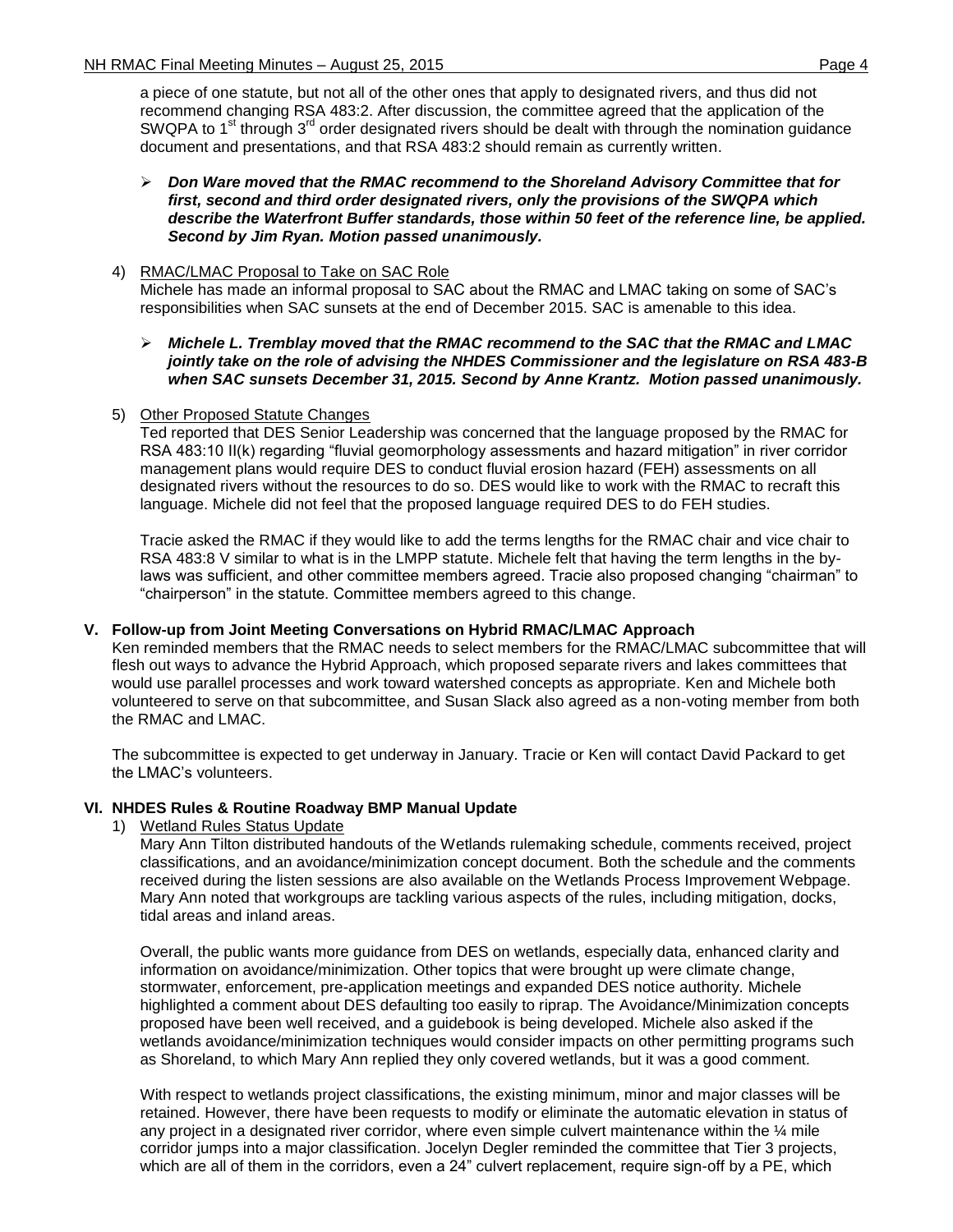dramatically increases the cost and results in maintenance not being performed. Mark Hemmerlein added that this results in 50-100 additional permits a year for DOT which would otherwise have been simple notifications. Michele commented that being a designated river has to mean something, and that the effort required by communities to nominate a river has to translate into other benefits. In addition, restoration of a designated river needs to include the tributary drainages. Mary Ann replied that in talks with DOT, they want to be sure there are specific on-site field measures that could be independently verified to ensure that projects that should not be streamlined in a notification process are caught.

Mary Ann invited the group to submit any comments.

### 2) Routine Roadway BMP Manual Update

Jocelyn reported that they now have a solid draft of the activities for the Routine Roadway BMP Manual. It includes 9 allowed routine roadway activities and 5 activities allowed under the culvert maintainers program (which doesn't require notification to DES, just quarterly reports). DOT has requested some additional changes to the activities, and would prefer a checklist to confirm that the activity is allowed rather than the existing sketches. DOT and DES are working together to determine the best concept.

The BMP manual is a DOT document, so DOT will be the approving body. This allows DES to reference the manual in its rules. In response to Michele's comment about the RMAC's request to review the draft manual, Collis Adams commented that DES will not incorporate the BMP manual into the Wetlands Rules unless they are comfortable with them. The goal is to have the manual complete in September 2016.

### 3) Residuals (Sludge) Rules Comment & Status

Tracie reported that Mike Rainey in Wastewater Residuals is still in the process of reviewing and responding to comments received. He expected to have a plan for his response to comments by this past week (8/21), and must submit the final draft rules to JLCAR in October. Mike expects that he will likely make many of the changes suggested by the Rivers Program staff.

### *Michele L. Tremblay made a motion that the RMAC support the comments from the July 9th letter submitted by RMPP staff, second by Jim Ryan. Motion passed unanimously.*

Michele also noted that the grandfathering clause which exempts certain designated rivers from the sludge application restrictions is coming up for renewal soon. The clause is set to expire every 6 years. Michele asked committee to begin considering whether or not they wished to make an effort to curtail the continued extension of the grandfathering clause.

# **VII. Member Comments and Updates**

# 1) Sub-committee Reports:

- a. WQSAC Ted reported that the Water Quality Standards Advisory Committee is focusing on the rewrite of the Env-Wq 1700 rules. The updates will make the rules current with EPA standards and address other housekeeping items. They are close to having a complete draft. A number of communities and wastewater treatment plants will be affected by the changes.
- b. SAC Michele reminded the group that the next SAC meeting is October  $\bar{5}^{th}$ .

# 2) Other Member Updates

Ken reported on a letter received from George May, chair of the Souhegan River LAC, regarding a proposal to build log jams/woody structures in the river to slow the flow and reduce erosion. Michele thought the permit should not be a minimum expedited permit, which is its current classification. Ted said Wetlands is formulating a response, and Tracie noted that one of the LAC's issues was that they had not received the permit application. John Magee noted it is a well-planned design by John Fields, funded by NRCS, and avoids the use of riprap, but agreed that it should be a standard dredge and fill permit. Michele will acknowledge receipt of the letter, let George know that his concerns were brought up to DES, and note that it was discussed at this meeting today.

# 3) RMPP Updates

Tracie noted that two river nominations, the Androscoggin and Warner rivers, are expected for the coming year. On 8/11/15, Jacquie and Tracie met with the Errol Town Forest Commission, who owns land along the Androscoggin River, and Phoebe Backler from the Androscoggin River Committee (ARC). ARC has secured initial funds through the Northern Forest Canoe Trail to develop a nomination and recently submitted a grant proposal to help fund assistance from the AMC research department. ARC hopes to